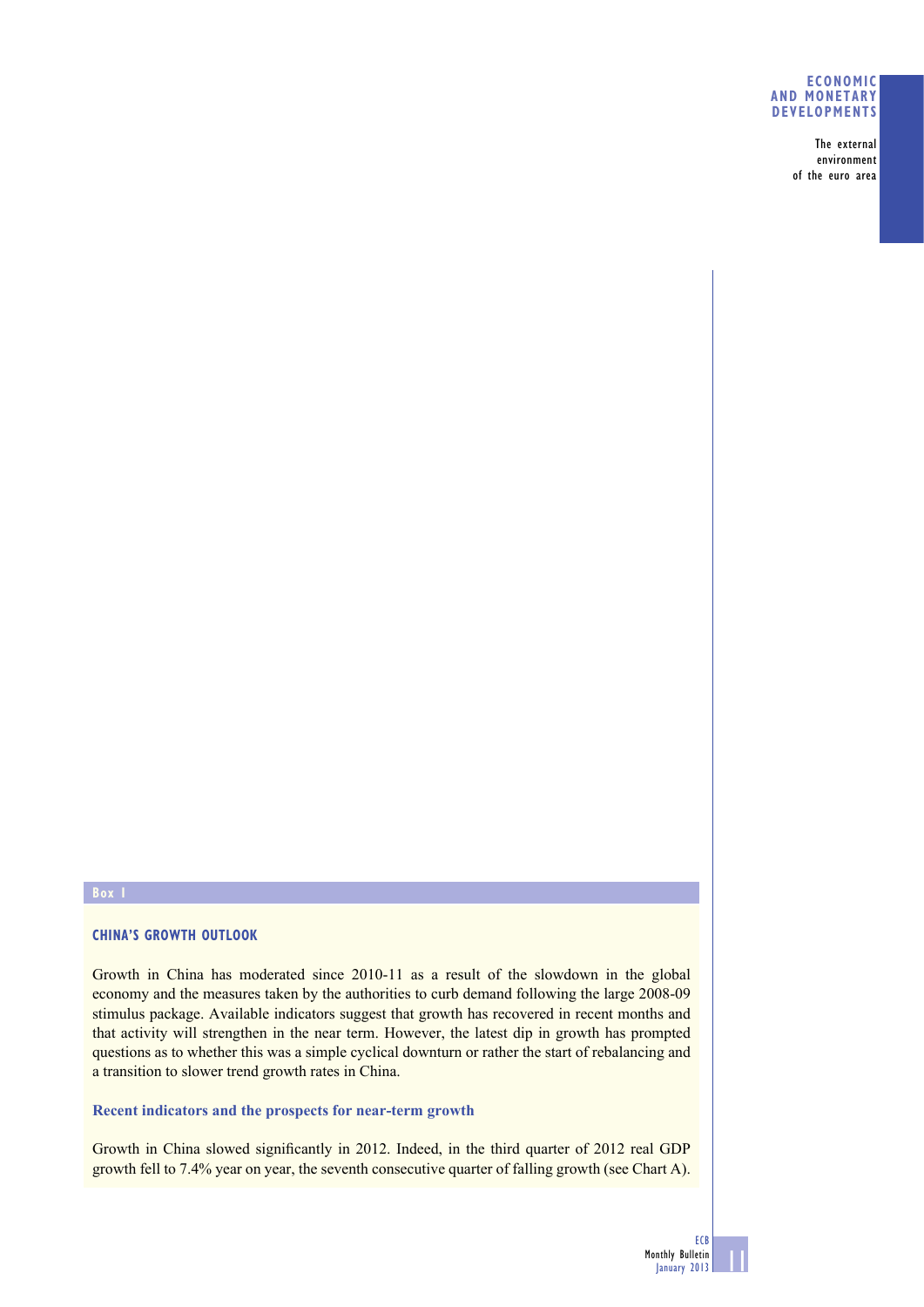

# Sources: CEIC. The latest observation is for the third quarter of 2012. Note: Quarterly contributions estimated from year-to-date data.

Source: Consensus Economics. The latest observation is for December 2012.

However, quarterly growth strengthened to 2.2% in the third quarter of 2012. Growth momentum is now positive, and year-on-year growth is expected to increase in the last quarter of 2012. Private sector forecasts for growth in 2012 declined over the past twelve months, but have stabilised recently, while activity is expected to accelerate somewhat in 2013 (see Chart B).

While China appears to have achieved a soft landing, this comes despite the large internal imbalances – rapidly expanding money and credit, fast-rising property prices and a strong increase in investment – that were fuelled by the rapid policy response to the global downturn in 2008. Evidence of rebalancing in the economy remains limited. Investment made a smaller contribution to growth in the first three quarters of 2012, in particular compared with 2009, when government stimulus to counteract the effects of the financial crisis inflated the contribution of capital formation. However, the broad characteristics of China's growth model remain in place, with investment being an important driver of growth (see Chart A).

## **Continued policy emphasis on rebalancing growth**

In December 2012 China's policy-makers laid down the economic policy priorities for 2013, which included sustainable growth based on innovation, higher productivity and concomitant industrial restructuring, continuing urbanisation, reforming the fiscal system to reduce tax burdens and broadening the social security net. In line with the new emphasis on quality, rather than speed, of growth, no official targets for GDP or inflation were set for 2013. However, press reports indicate that informal targets of 7.5% and 3.5% respectively were discussed, broadly in line with previous targets. Furthermore, fiscal policy is expected to remain mildly expansionary in 2013.